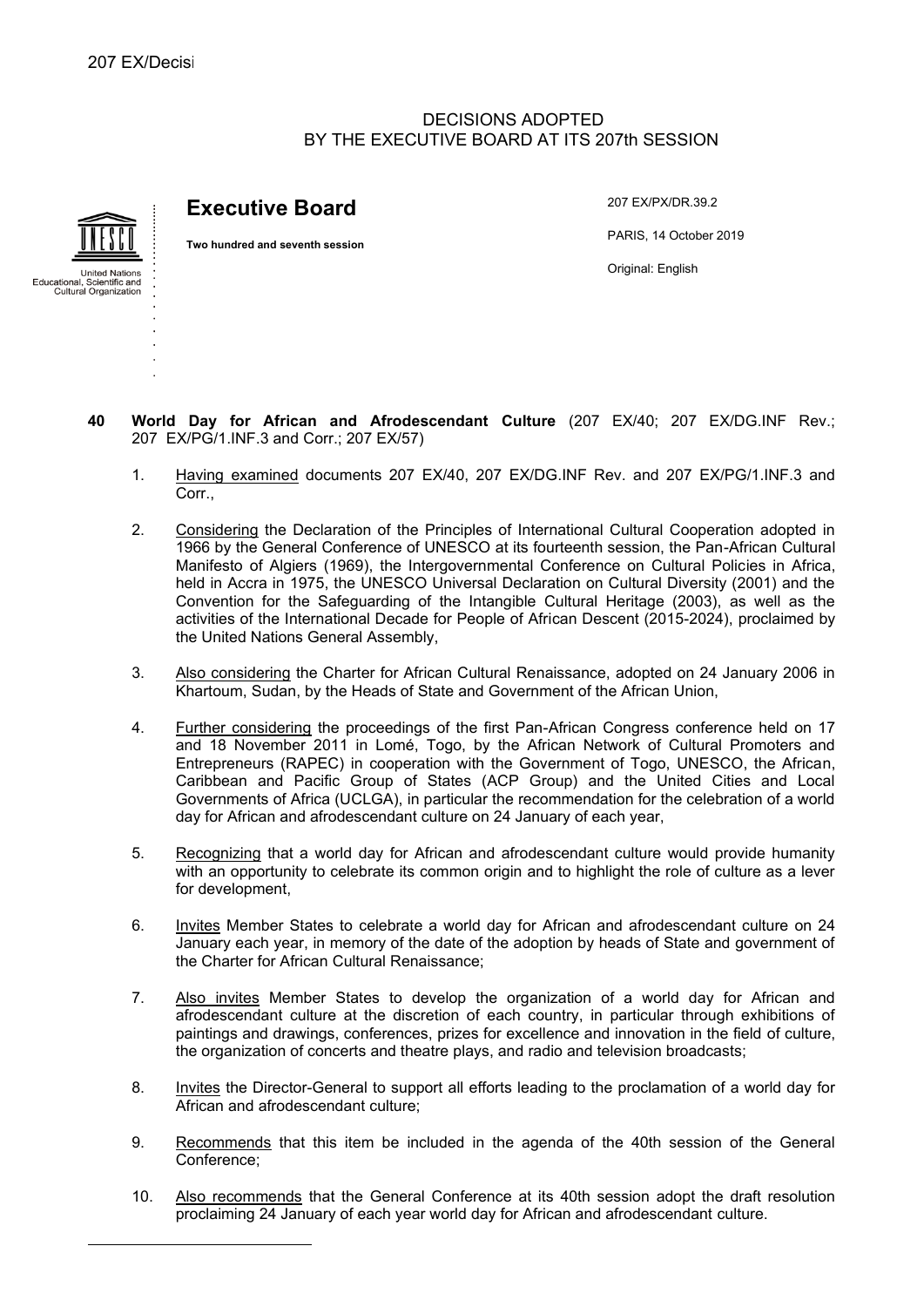

Cultural Organizat

# (Paris, 9-23 octobre 2019) \* **DÉCISIONS ADOPTÉES PAR LE CONSEIL EXÉCUTIF Deux cent-septième session**

# **POINTS SUPPLÉMENTAIRES**

- Journée mondiale de la culture africaine et afro
- descendante
- (207 EX/40 ; 207 EX/DG.INF Rev. ;
- 207 EX/PG/1.INF.3 et Corr. ; 207 EX/57)

# Le Conseil exécutif,

- 1. Ayant examiné les documents 207 EX/40, 207 EX/DG.INF Rev. et 207 EX/PG/1.INF.3 et Corr.,
- 2. Considérant la Déclaration des principes de la coopération culturelle internationale adoptée en 1966 par la Conférence générale de l'UNESCO à sa 14<sup>e</sup> session, le Manifeste culturel panafricain d'Alger (1969), la Conférence intergouvernementale sur les politiques culturelles en Afrique tenue à Accra en 1975, la Déclaration universelle de l'UNESCO sur la diversité culturelle (2001) et la Convention pour la sauvegarde du patrimoine culturel immatériel (2003), ainsi que les activités de la Décennie internationale des personnes d'ascendance africaine (2015-2024) proclamée par l'Assemblée générale des Nations Unies,
- 3. Considérant également la Charte de la renaissance culturelle africaine adoptée le 24 janvier 2006 à Khartoum, au Soudan, par les chefs d'État et de gouvernement de l'Union africaine,
- 4. Considérant en outre les actes du premier Congrès panafricain organisé les 17 et 18 novembre 2011 à Lomé (Togo) par le Réseau africain des promoteurs et entrepreneurs culturels (RAPEC) en coopération avec le Gouvernement togolais, l'UNESCO, le Groupe des États d'Afrique, des Caraïbes et du Pacifique (ACP) et les Cités et gouvernements locaux unis d'Afrique (CGLUA), notamment la recommandation de la célébration d'une journée mondiale de la culture africaine et afro-descendante le 24 janvier de chaque année,
- 5. Reconnaissant qu'une « Journée mondiale de la culture africaine et afro-descendante » (JMCA) offrirait à l'humanité une opportunité de célébrer son origine commune et de mettre en relief le rôle de la culture comme levier de développement des pays,
- 6. Invite les États membres à célébrer la « Journée mondiale de la culture africaine et afrodescendante » (JMCA) le 24 janvier de chaque année en souvenir de la date de l'adoption par les chefs d'État et gouvernement de la Charte de la renaissance culturelle africaine ;
- 7. Invite également les États membres à développer l'organisation de la Journée mondiale de la culture africaine à la discrétion de chaque pays, notamment à travers des expositions de tableaux et peintures, des conférences, des prix récompensant l'excellence et l'innovation dans le domaine de la culture, l'organisation de concerts et de pièces de théâtre, et des émissions radiophoniques et audiovisuelles ;
- 8. Invite la Directrice générale à soutenir tous les efforts propres à conduire à la proclamation d'une « Journée mondiale de la culture africaine et afro-descendante » (JMCA) ;
- 9. Recommande l'inscription de ce point à l'ordre du jour de la 40<sup>e</sup> session de la Conférence générale de l'UNESCO ;
- 10. Recommande également que la Conférence générale adopte, à sa 40<sup>e</sup> session, le projet de résolution proclamant le 24 janvier de chaque année « Journée mondiale de la culture africaine et afro-descendante » (JMCA).

\*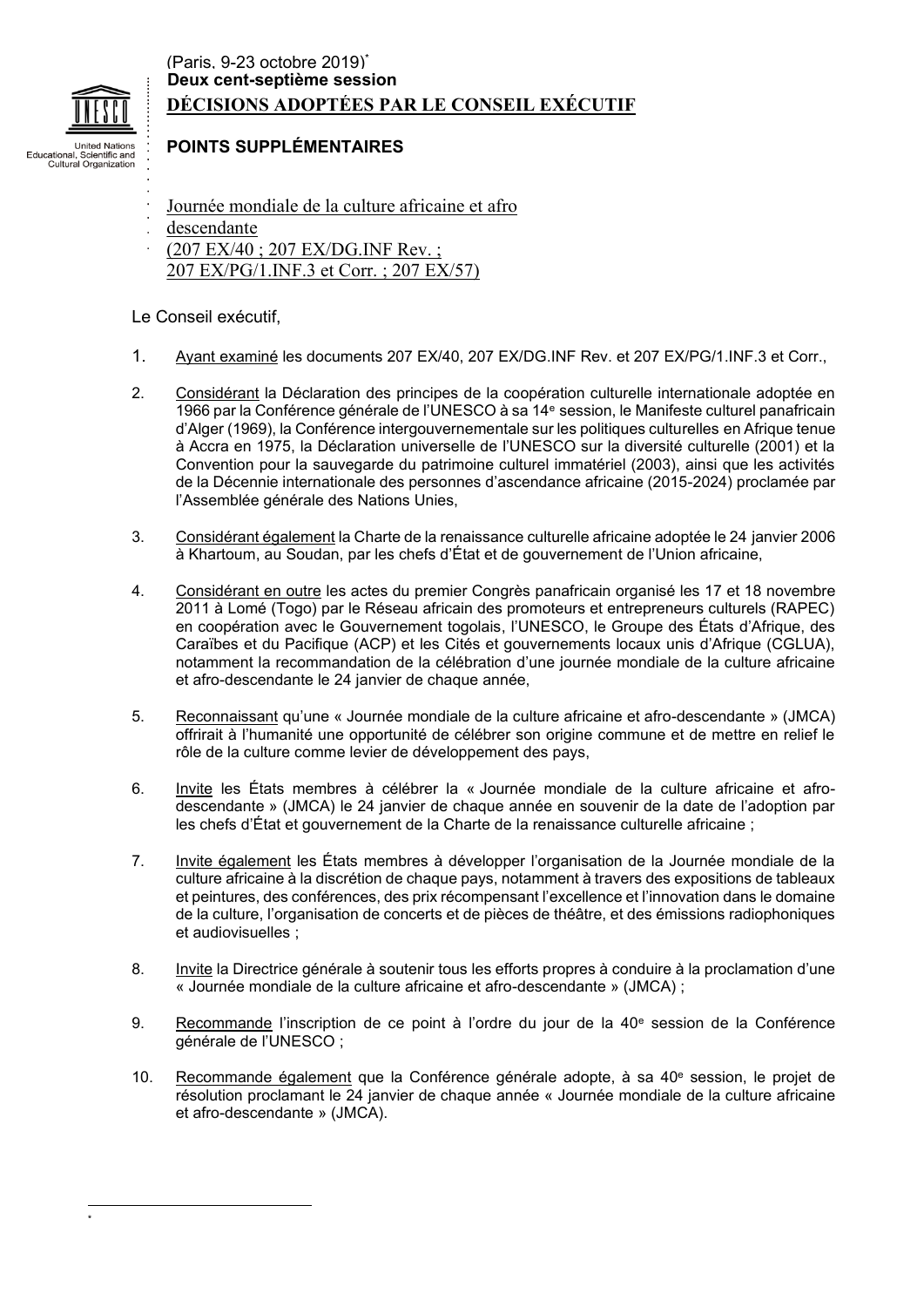**General Conference** 

40 C/73

- **Linited Nations**
- United Nations<br>Educational, Scientific and<br>Cultural Organization
	-
	- Crganisation<br>des Nations Unies<br>pour l'éducation,<br>la science et la culture
	-
	-
	- Organización<br>de las Naciones Unidas<br>para la Educación,<br>la Ciencia y la Cultura
- Организация<br>Объединенных Наций по
- вопросам образования. науки и культуры
- 
- . منظمة الأمم المتحدة<br> للنربية والعلم والثقافة
	- 联合国教育、

#### 科学及文化组织

# **PROCLAMATION OF WORLD DAY FOR AFRICAN AND AFRODESCENDANT CULTURE**

#### **Background**

1. The proposal to proclaim 24 January as world day for African and afrodescendant culture was submitted by Liberia, Mozambique and Togo and examined by the Executive Board at its 207th session (document 207 EX/40). The objective of this proposal is to celebrate the cultures of the African continent and African Diasporas around the world every 24 January, which coincides with the adoption of the Charter for African Cultural Renaissance in 2006 by the Heads of State and Government of the African Union.

2. In her comments (document 207 EX/DG.INF Rev.), the Director-General welcomed this initiative and observed that the celebration of this day would help promote the widest possible ratification and implementation of the Charter for African Cultural Renaissance by African States. She also expressed the view that activities celebrating the world day for African and afrodescendant culture should be financed and implemented by Member States, with support from the Secretariat to promote it to the extent possible within its existing capacities.

3. After having examined documents 207 EX/40 and 207 EX/DG.INF Rev., the Executive Board decided to endorse the proposal and to include this item in the agenda of the 40th session of the General Conference, and recommended that it adopt a resolution to proclaim 24 January as world day for African and afrodescendant culture.

4. In light of the above, the General Conference may wish to adopt a resolution along the following lines:

*The General Conference*,

*Having examined* document 40 C/73,

*Recalling* the importance of African and afrodescendant culture for humanity as a whole and for the African continent's development,

- *Recognizing* that a world day for African and afrodescendant culture would provide an opportunity to promote the ratification and implementation of the Charter for African Cultural Renaissance by African States,
- 1. *Proclaims* 24 January of each year as World Day for African and Afrodescendant Culture;
- 2. *Invites* Member States to celebrate this day each year in memory of the date of the adoption by heads of State and government of the Charter for African Cultural Renaissance;
- 3. *Encourages* Member States to finance and organize activities to celebrate this day;
- 4. *Requests* the Director-General to promote the celebration of World Day for African and Afrodescendant Culture on 24 January of each year as one of the international days marked by UNESCO.